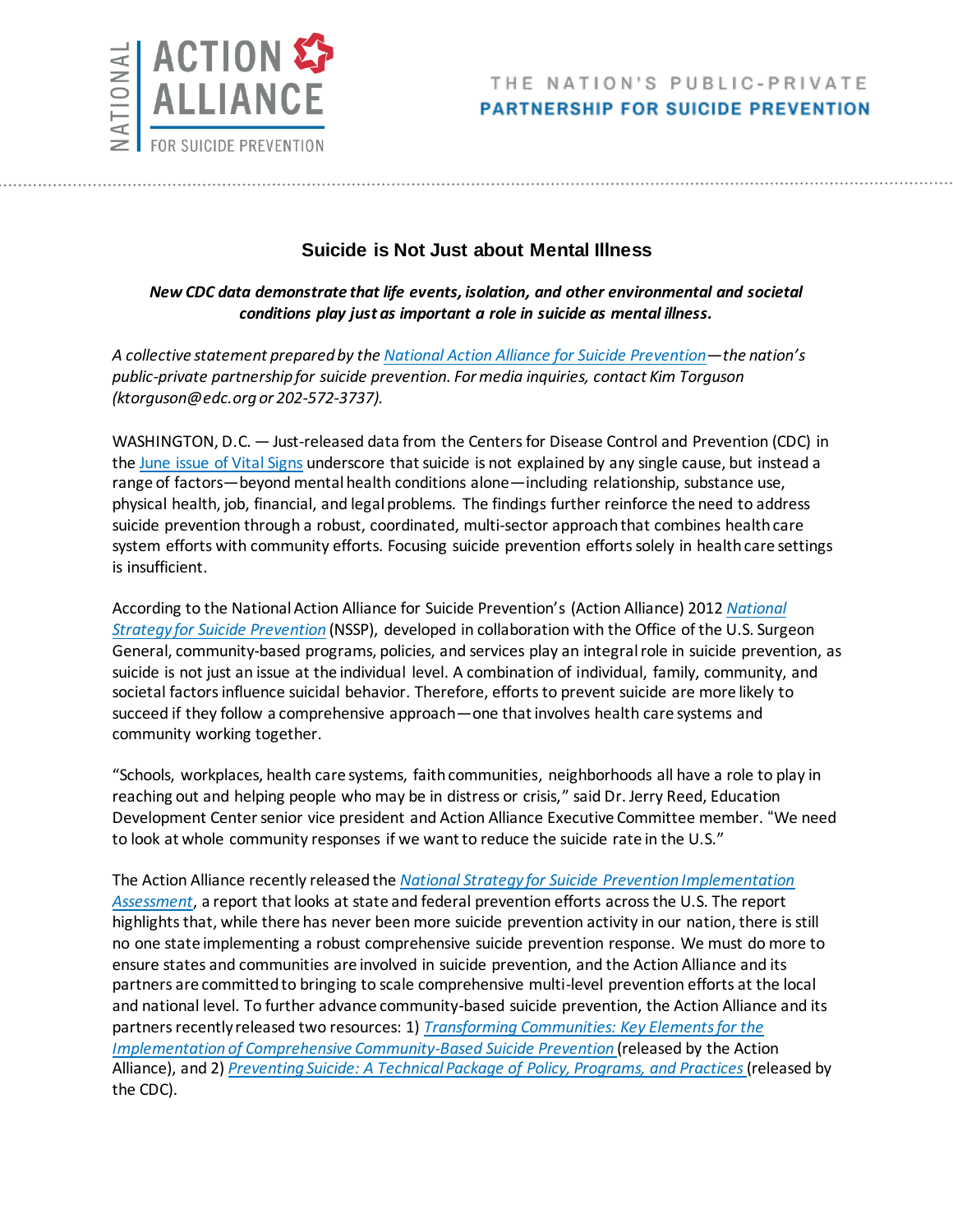The CDC data released today further demonstrate that situational life events may play a contributing role in many suicide deaths. These situational events include a crisis in the past or upcoming two weeks, physical health problems, relationship problems, and employment challenges or financial problems. We also know that even for those individuals who do struggle with thoughts of suicide, the vast majority recover. For every one person who dies by suicide, 278 seriously consider suicide but do not die. These untold stories demonstrate that hope and help are not only possible, but are happening every day. Reaching and providing comprehensive support to individuals in crisis can save lives, even if an individual has attempted suicide in the past[. Nine out of ten people](https://www.cambridge.org/core/journals/the-british-journal-of-psychiatry/article/fatal-and-nonfatal-repetition-of-selfharm/721FD68B3030C46E2070CC08CA869523) who attempt suicide and survive go on to live out their lives.

"People who attempt suicide are often acutely distressed or in crisis at that particular moment, however, with the right community support in place, we can better reach those who might be feeling hopeless and alone and connect them to help." said Bob Gebbia, CEO of the American Foundation for Suicide Prevention and co-lead of the Action Alliance's Transforming Communities Priority Work Group. "There are clear steps anyone, anywhere can take to help someone at risk."

There are a number of initiatives nationwide that empower individuals and communities to play an increased role in helping individuals who are in crisis or dealing with challenging life circumstances.

Key resources include:

- [#BeThere](https://www.veteranscrisisline.net/BeThere.aspx): The U.S Department of Defense and U.S Department of Veteran Affairs' #BeThere campaignencourages individuals to take concrete actions to support service members and veterans.
- **[#BeThe1To:](http://www.bethe1to.com/bethe1to-steps-evidence/) The National Suicide Prevention Lifeline's #BeThe1To campaign empowers** individuals to support anyone in their life who might be thinking about suicide.
- [Faith.Hope.Life](http://actionallianceforsuicideprevention.org/faithhopelife): The Action Alliance's *Faith.Hope.Life* initiative provides resources to help faith leaders and faith communities celebrate reasons for living and to support individuals in their community struggling with mental health and suicide.
- Workplace: The Action Alliance's Workplace Task Force developed the *[Comprehensive Blueprint](http://actionallianceforsuicideprevention.org/comprehensive-blueprint-workplace-suicide-prevention-1)  [for Workplace Suicide Prevention](http://actionallianceforsuicideprevention.org/comprehensive-blueprint-workplace-suicide-prevention-1)* to help employers make suicide prevention a core component of their wellness efforts and the *[Managers Guide to Suicide Postvention](http://actionallianceforsuicideprevention.org/sites/actionallianceforsuicideprevention.org/files/Managers-Guidebook-To-Suicide-Postvention-Web.pdf) in the Workplace* to help employers respond after a suicide.

Through partnerships withmore than 250 traditional and non-traditional partners, the Action Alliance is working to ensure that suicide prevention occurs at the community level, where people live, work, and play. As the CDC data demonstrates, community settings play an important role in preventing suicide and everyone has a role to play in supporting those around them who are navigating life's challenges.

The CDC data released today clearly emphasize the need to address the complexity of the top ten causes of death in the U.S. comprehensively, the need to develop coordinated community-based suicide prevention strategies—as well as the important role of the public in helping to prevent suicide by helping those who might be in distress or in crisis.

# # #